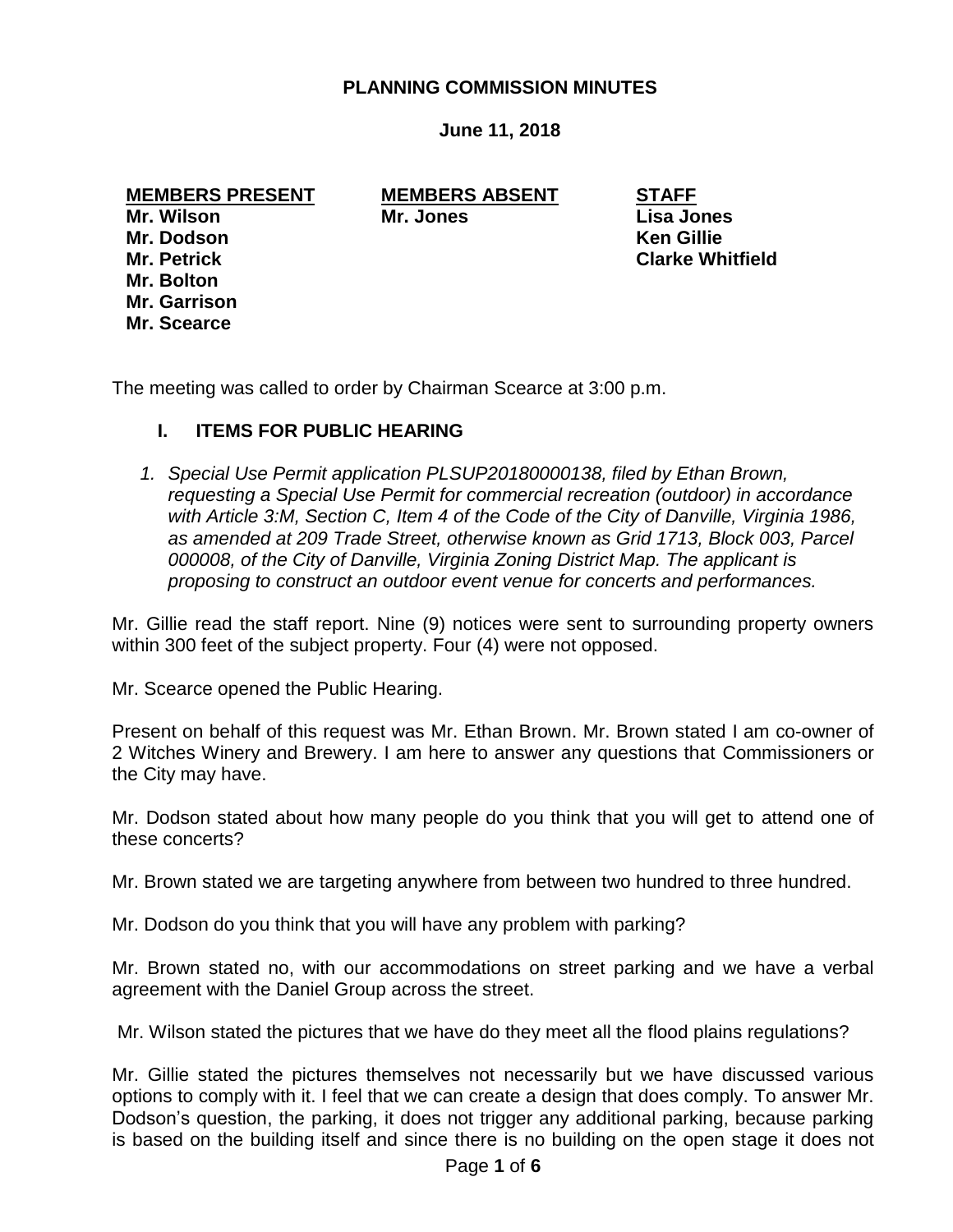add additional. We had the same concerns that you have but we are aware there are additional options for parking available. There are big open lots in the immediate area, while they are not necessary, places designated for parking. I don't know that they will chase anyone off of any of it and there is adequate on street parking. The City is in the process of promoting some additional things in the immediate area. So we think the parking could be adequately be addressed.

Mr. Wilson stated so the pictures are conceptual of the idea.

Mr. Brown stated if our plan is approved then we will go into the particulars of the design.

Mr. Garrison stated I have questions for Staff just because I don't understand what I have discussed with Mr. Brown. The GIS Map for the City, the orange is the flood plain right? The River and everything beside the River goes to orange.

Mr. Gillie stated I'm color blind so I apologize because I don't know orange, but there is a dark gray in my world. Yes that is the flood plain.

Mr. Garrison stated is that lighter gray the hundred year plan?

Mr. Gillie stated the lighter gray is the flood plain and the darker gray is the flood way.

Mr. Garrison stated does anyone know if we have had a hundred year flood?

Mr. Gillie stated according to the corps of Engineers we have not received one. The map is based on their anticipation on calculations. Hurricane Fran was the closest one but was not deemed to be a hundred year flood, but that is what they based their calculations off of.

Mr. Garrison stated in 1996 we had we had forty seven thousand one hundred cubic feet per second flowing down the River. That's 21.1 four millions gallons per minute of water. I remember that very well because I was working down on the River and almost got in position where I could get back to where I could get out of the flood. I worked on that River for twenty years before that, so I know that is the highest we have had in forty years. I don't know where they affected up River because I was too busy down River worried about my wood yard and Efland Plant. When I talked to Mr. Brown he indicated he would like to be with that stage back towards the River. So he could bring the River into the concept of this. Is there a problem with putting it back there?

Mr. Gillie stated according to the flood plain regulation, yes, no construction can occur in the flood way itself. So, the area that you are calling orange and I call it dark gray is not supposed to have any construction that is why the stage was relocated to a point further up; it brings it out of flood way itself.

Mr. Garrison stated his whole property is what is dark gray to you?

Mr. Gillie stated no, there are portions of it that are in the flood plain not flood way. We actually had drawn on the map where the flood way line was verses where the flood plain started and moved the stage area to be outside of the flood way. We proposed that back corner adjacent to the River which is the designated flood way bringing it out and I'm sorry I don't remember the exact distance, but he and I sat down for a while going over the various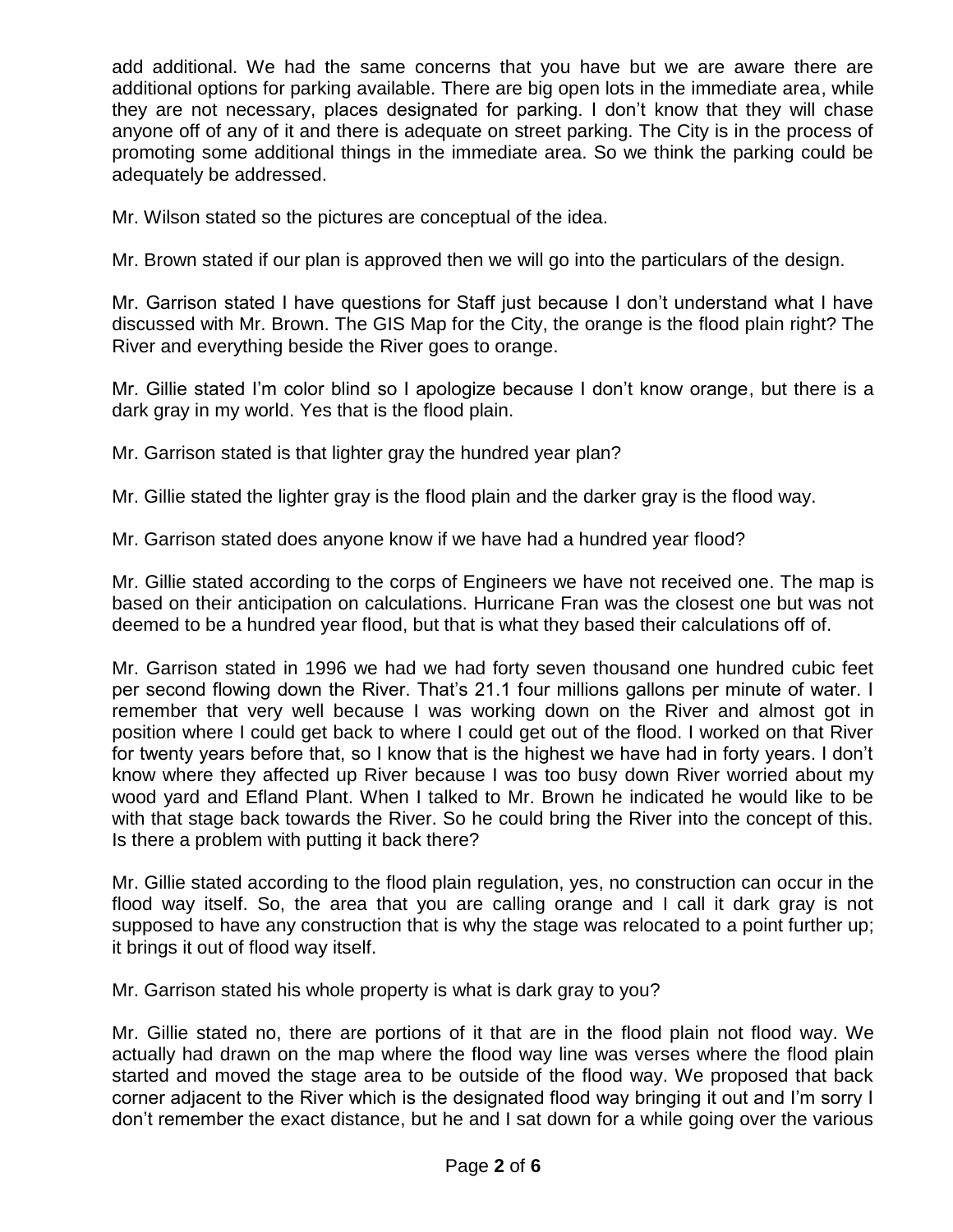maps figuring out what that distance was to pull the stage out of the flood way into the flood plain.

Mr. Garrison stated that yard is flat.

Mr. Gillie stated there is slight grade difference.

Mr. Garrison stated there is ten feet from the River bank itself; there is ten feet up to the back line of his property. Most of his property he has given access to the City and an easement to build a trail.

Mr. Gillie stated correct.

Mr. Garrison stated which will take up a good part of it, but from fifty feet from the South Riverside of his property line all the way to the street there is no change in the gray. The next change of gray come across Trade Street and across the parking lot against the retaining wall or where Dr. Milam's office use to be. And since it is flat, why does he have to move half way up?

Mr. Gillie stated the regulations are the adopted flood plain map. No construction can occur in the area that I'm calling dark gray and you are calling orange. So, that map shows that area is being shown as the flood way. What can be done rather than an expensive hydrological study of whether that could occur in that immediate area, we can build it in the flood plain which is outside of that designated area on that map without the need for that Hydrological study. The easiest option that we both felt was to move the stage outside the designated map on the flood way into the flood plain which it is allowed to go.

Mr. Garrison stated okay, it seems odd to me we are spending thirty million dollars in the River District to get people to come to the River. We built the YMCA which is in the same orange color which is flood plain.

Mr. Gillie stated actually it's not.

Mr. Garrison stated it is dark gray, we spent three million dollars of tax payer's money to buy the White Mill, which is in the flood plain. It just seems odd to me that we are spending public money to try to get people to come to the River and we have someone that has property on the River that is willing to spend private money to get people to come to the River and we are telling him no.

Mr. Gillie stated I can answer the YMCA question but it's a different matter. Dewberry actually did a hydrological study on the YMCA and that's why it was constructed the way it was and also why they don't have additional parking lot on the lower side of the building. That's something otherwise. The flood plain maps are the best available information and that is why I am required to go by through FEMA to continue the flood insurance policy for the City. I always point out the fact if you look at portions of the mall are actually being labeled as being part of the flood plain. Which if anyone knows the mall there's no way in the world. That is what the map shows and I am required to go by based on what the Federal Government is saying this is where the flood plain is. In this case, I have that map that shows the flood plain at this area and the flood way at this area. I can allow him to construct in the flood plain but not flood way. We have done the best that we can for what is presented to us.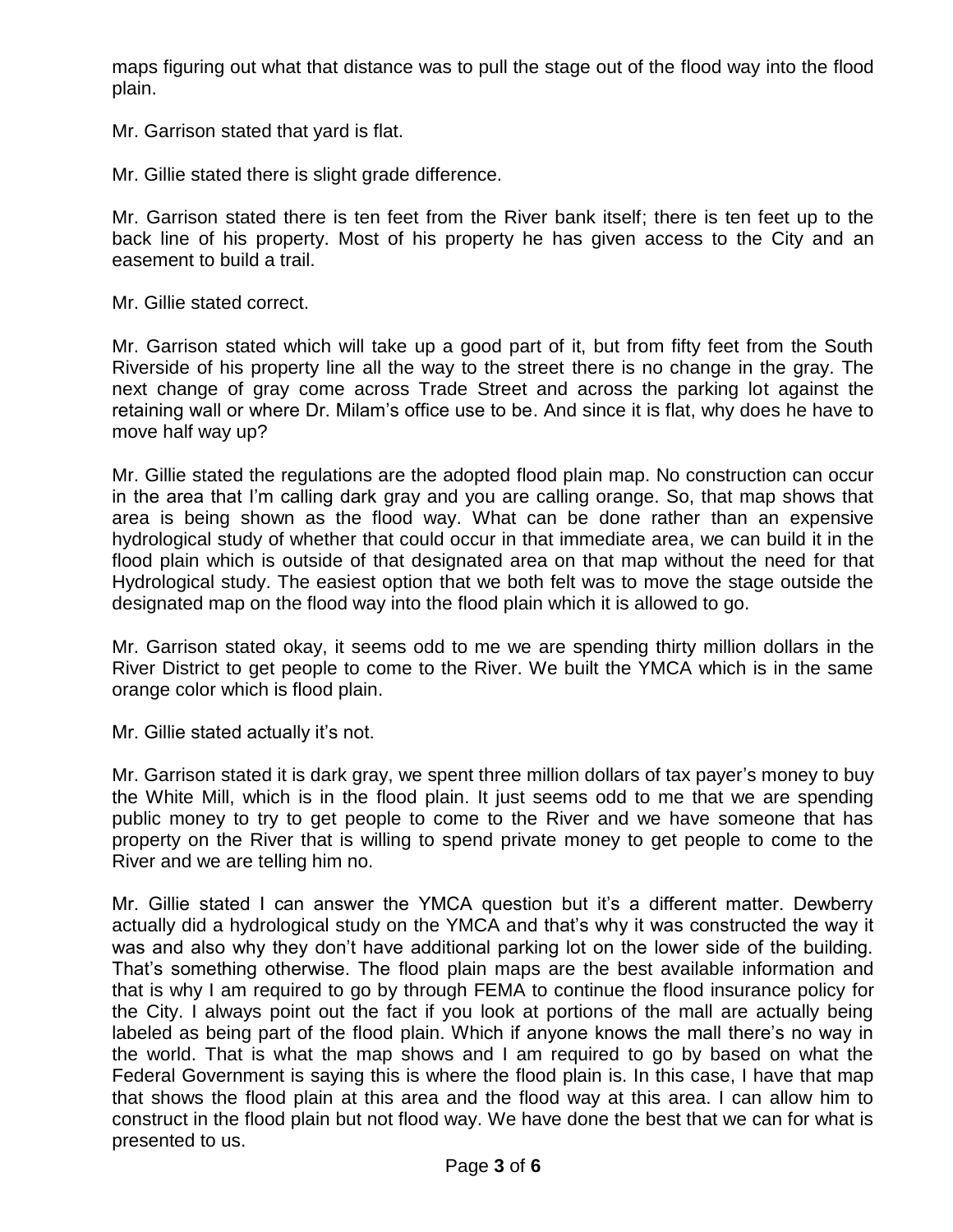Mr. Scearce stated you will have to probably take your battle up to what is the Army Corps of Engineers.

Mr. Wilson stated we would not have the ability just by State Law to even be able to adjust this?

Mr. Gillie stated the Planning Commission or City Council does not have that option. There are means to go through but it is a quite extensive process to go through the study and I don't believe it would be cost effective for him at this time.

Mr. Garrison stated I agree with that.

Mr. Gillie stated that is why we have discussed and talked about that. The best option to meet the needs of everything is to go with this layout.

Mr. Wilson stated in light of this discussion are you satisfied with that based on the laws?

Mr. Brown stated yes I understand it's nothing and it's out of his control. Like Mr. Garrison said I would like to be able to change that because there is some common sense things like the wall and Sears. Somebody does need to raise their hand and say hey, it's up to the Army Corps of Engineers. It would have been nice. We have a lot of customers from out of town and talk about what their City has done to promote River front development. Ken and I talked about that and they are spending lots of money. We thought it would be another way to promote because eventually a trail will come up. Have the trail with an outside pavilion there.

Mr. Scearce stated you can still use the area for people with their chairs right?

Mr. Brown stated yes. The other reason for the corner, is so we would have more green space for folks to spread out their blankets and chairs.

Mr. Wilson stated so if you had your covered area or stage area backed up to the River itself?

Mr. Brown stated yes the original plan was to put in that corner in the South West Corner and so you are looking back at the Dan River, Trail and sound that would point away from Riverside. We had also considered the opposite corner. Then that would direct the sound towards Forest Hills and I don't think that they want that. So this is a compromise position.

Mr. Wilson stated just out of curiosity what would be the procedure, obviously our hands are tied to the laws as they now stand. What is the procedure for challenging like that? City Council have a path or any options there?

Mr. Gillie stated you can petition for a letter of map revision which will require Hydrological Analysis to show that the map itself is wrong. Then you will have to submit that to FEMA. FEMA will have to agree with the engineering background and then amend the map. Mr. Garrison stated a map is not wrong, but every City in the United States that has a River flowing uses the River banks to the best of their ability to attract people to come to the River. I don't understand how they can get away with it and we can't.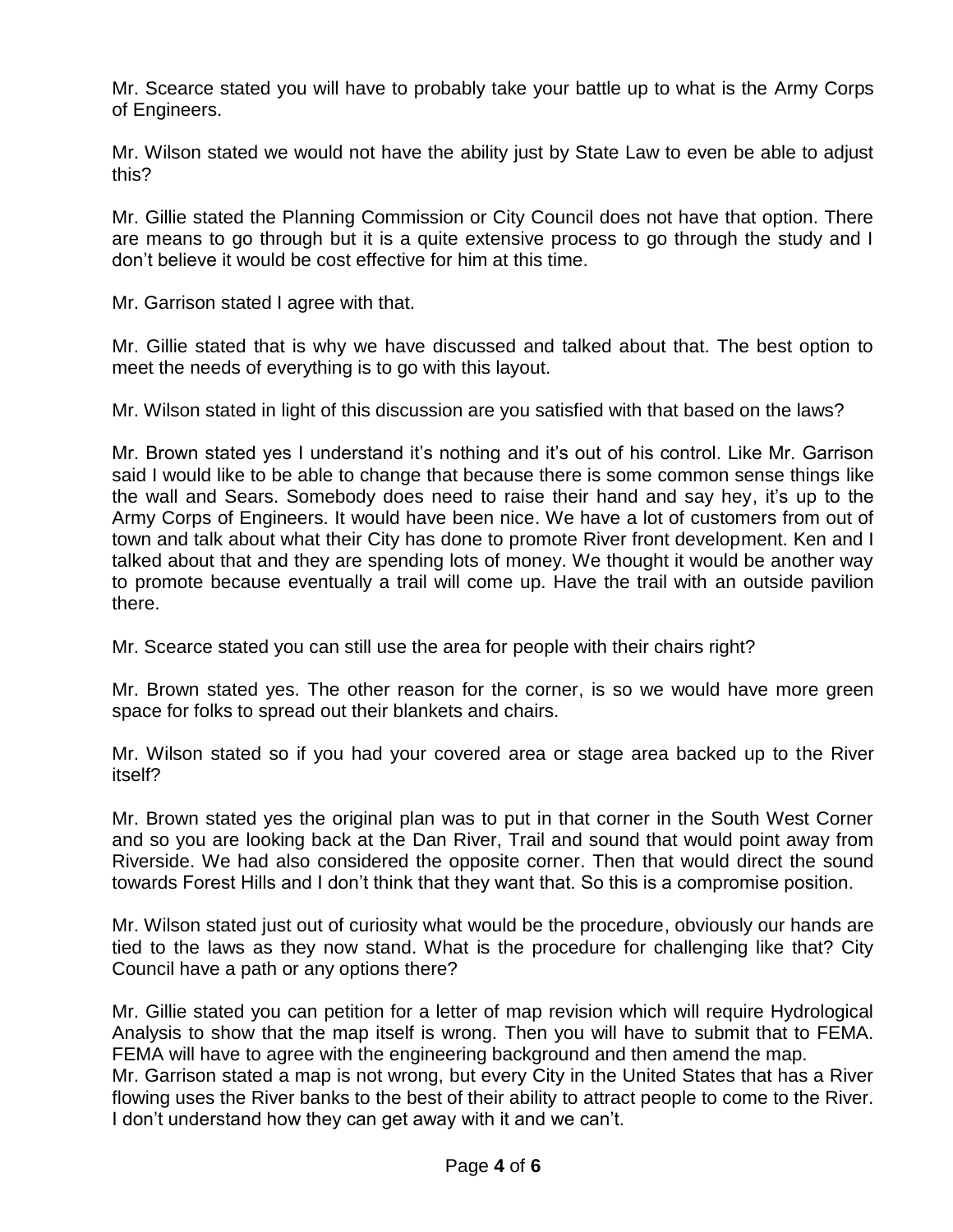Mr. Gillie stated we can if someone spends the money to do the study. That's the question to get that study and then approved.

Mr. Garrison stated to me a flood plain on a flat lot that is the whole thing so if the River floods it's not a matter of where it is. It's still going to be flooded. The whole lot is going to be flooded in a four hundred year flood.

Mr. Gillie stated during a hundred year flood probably. During Fran if I remember correctly not entirely this lot flooded. Trade Street Auto was down there at the time and we looked at it and that's the reason the fence is the way that it is. We had some break away gates and other things on this fence. It did get water on the lot. My problem is I've got those maps and I have to go by them. Changing the map, it can be done, we have had it done in the past. It is a very costly process. The Movie Theatre was constructed, it had a letter of map revision done or the construction of that. So, it's not impossible it is cost effective for this particular property. The City is trying to do Mapping on the River itself. This is what we got and the information that we have to go on so it's sort of like my hands are tied. Mr. Wilson, yes things can be done just for him to build his stage. How much money do you want to put into this small stage? As he said, Sears that shows up as being in the flood zone and when we got these maps in 2010, I pointed out this is fifty feet on top of a hill. I was told that is not what the study shows. I argued and said your stuff is taking three dimensional stuff and laying it on a two dimensional map. It still ended up that way. We adopted them; maintain the insurance policies for everybody in the City. We did the best that we could for what we were allowed to modify at the time.

Mr. Garrison stated if Sears gets under water I'm going to have a lot of people at my house on the far end of Westover Drive since that is the highest spot on that side of town.

Mr. Gillie stated I agree with you Sir.

Mr. Garrison stated but when you look at that map, particularly the light and the dark gray everything between Robertson Bridge and Union Street Bridge from the River to Riverside Drive and some cases the other side of Riverside Drive is in flood plain. So if we were building Danville today under current policy there would be a whole lot of vacant space along the River.

Mr. Gillie stated things would be further back from the River. The flood way itself is approximately a hundred feet from the back of the River. So for that portion we would not have as much there.

Mr. Scearce stated the main difference is and I know that you know the difference is the flood way and the flood plain. You just can't build in the flood plain way per certain requirements.

Mr. Petrick stated and you can't make any modification to construction to allow it to be built in the flood way.

Mr. Gillie stated no Sir.

Mr. Whitfield stated only if you are building a park.

Mr. Garrison stated the park will be built in the flood way.